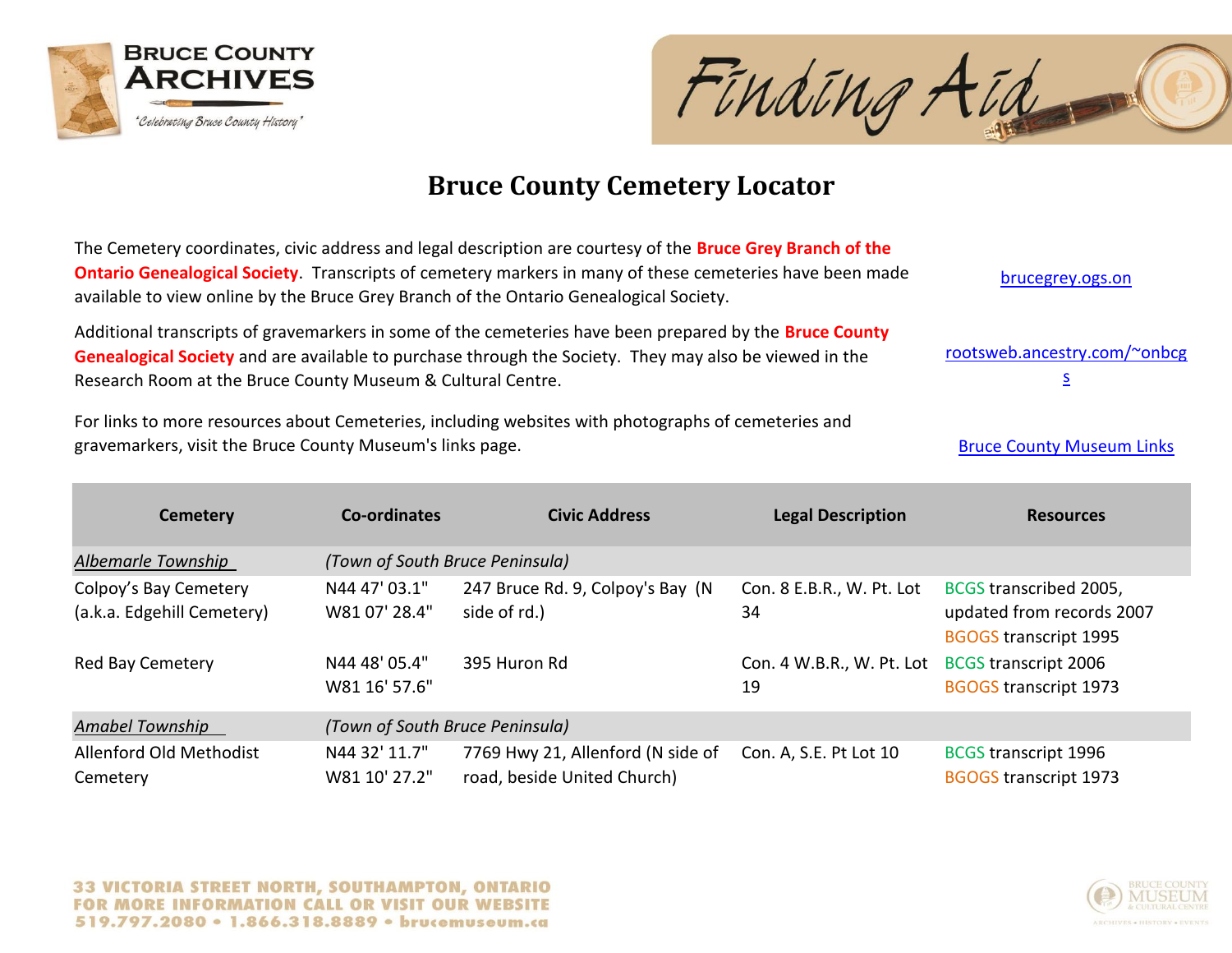| <b>Cemetery</b>                                    | <b>Co-ordinates</b>               | <b>Civic Address</b>                                                                   | <b>Legal Description</b>                                       | <b>Resources</b>                                                                      |
|----------------------------------------------------|-----------------------------------|----------------------------------------------------------------------------------------|----------------------------------------------------------------|---------------------------------------------------------------------------------------|
| <b>Balsam Grove Cemetery</b>                       | N44 44' 12.2"<br>W81 16' 31.7"    | 110 Boulton Street, Oliphant (W<br>side of road)                                       | 13, 14, 15                                                     | Oliphant Town Plot, Lots BCGS transcripts 1996 & 2008<br><b>BGOGS transcript 1998</b> |
| <b>Bayview Cemetery (Keppel</b><br>Twp.)           | N44 44' 07.8"<br>W81 08' 05.1"    | 441042 Concession 21, Keppel<br>Twp. (S side of rd east of Hwy 10)                     | Con. 21 (Keppel), Lot 1 & BGOGS transcript 2007<br>N. Pt Lot 2 |                                                                                       |
| Jackson Cemetery<br>(a.k.a. Spring Creek Cemetery) | N44 38' 59.9"<br>W81 11' 34.1"    | 521 Spring Creek Rd. (on S. side of Con. 11, Pt. Lot 12 (1<br>Rd., W of Allenford Rd.) | acre)                                                          | <b>BCGS transcript 1996</b><br><b>BGOGS transcript</b>                                |
| Louck's Family Plot<br>(Kramer Farm as of 1994)    |                                   | 714 Elsinore Rd. (on private<br>property - back from the road and<br>fenced off)       | Con. C. W. Pt. Lot 14                                          | <b>BCGS transcript 1996</b><br><b>BGOGS transcript</b>                                |
| St. Mary's Roman Catholic<br>Cemetery              | N44 37' 54.8"<br>W81 10' 49.2"    | Bruce Rd. 8 (East of Allenford Rd.,<br>S. side or the road adjoining Zion<br>cemetery) | Con. 9, Pt. Lot 10                                             | BCGS transcripts 1996 & 2008<br><b>BGOGS transcript 1977</b>                          |
| Zion Cemetery                                      | N44 37' 54.5"<br>W81 10' 47.2"    | 369 Bruce Road 8 (adjoining St.<br>Mary's Catholic Cemetery)                           | Con. 9, Pt. Lot 10                                             | <b>BCGS transcript 2008</b><br><b>BGOGS transcript 1977</b>                           |
| <b>Arran Township</b>                              | (Municipality of Arran-Elderslie) |                                                                                        |                                                                |                                                                                       |
| Christ Church Anglican<br>Cemetery                 | N44 28' 07.0"<br>W81 08' 53.6"    | 56 Bruce Rd. 17<br>(Adjoins Old Methodist Cemetery,<br>behind Church in Invermay)      | Con. 7, Pt. Lots 29 & 30                                       | <b>BCGS transcript 1996</b><br><b>BGOGS</b> transcript                                |
| <b>Elsinore Cemetery</b>                           | N44 30' 57.2"<br>W81 14' 39.3"    | 281 Concession Rd. 13 W. (S side of Con. 13, N.W. Pt. Lot 14<br>Rd., W. Of SR 15N.)    |                                                                | <b>BCGS transcript 1996</b><br><b>BGOGS transcript 1972</b>                           |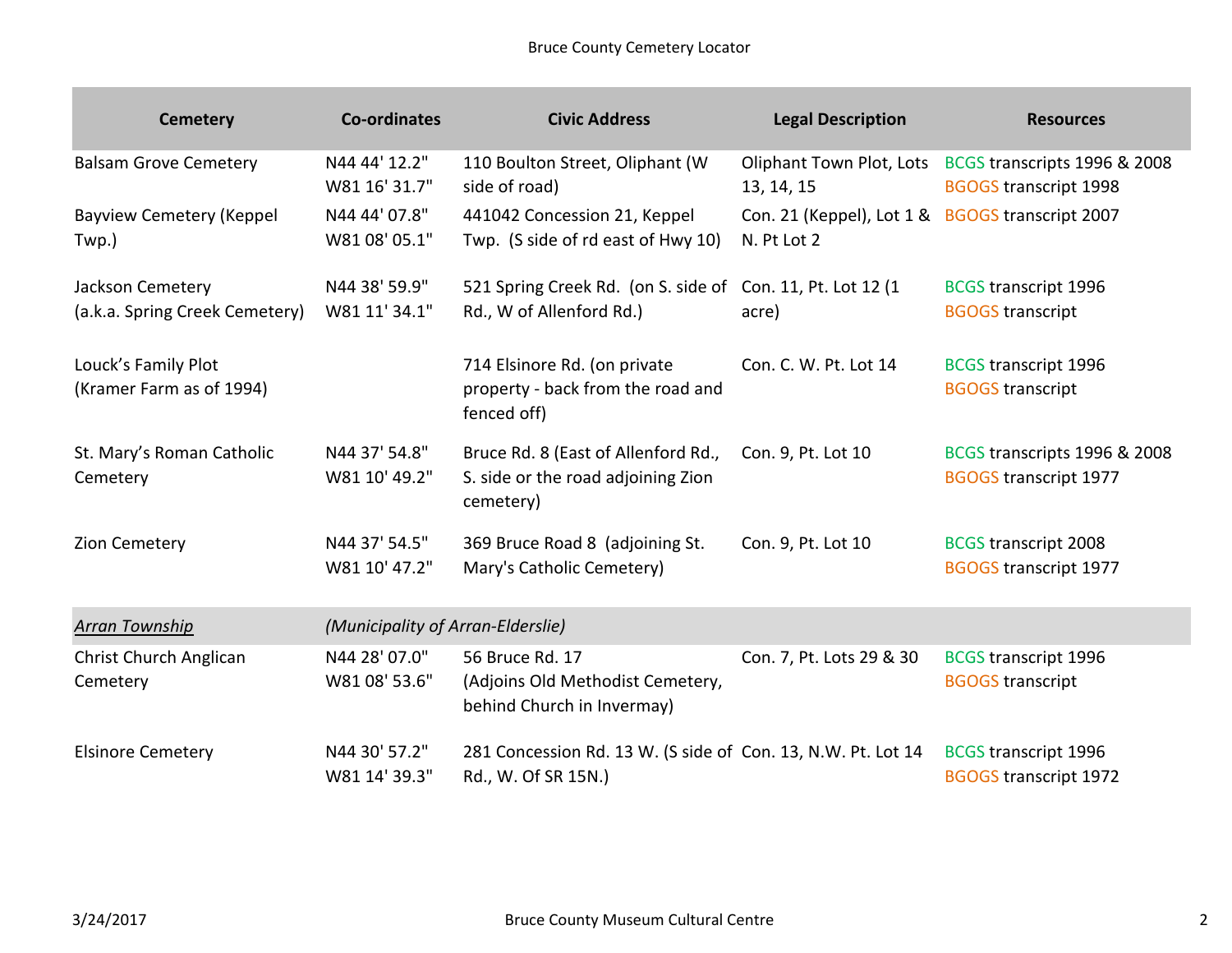| <b>Cemetery</b>                                                                                            | Co-ordinates                   | <b>Civic Address</b>                                                                                               | <b>Legal Description</b> | <b>Resources</b>                                                                                                                                   |
|------------------------------------------------------------------------------------------------------------|--------------------------------|--------------------------------------------------------------------------------------------------------------------|--------------------------|----------------------------------------------------------------------------------------------------------------------------------------------------|
| <b>Henderson Cemetery</b><br>(a.k.a. New Connexion<br><b>Methodist Cemetery)</b>                           | N44 27' 25.8"<br>W81 11' 24.3" | 438 Bruce Rd. 17 (N. Side of Road) Con. 7, Lot 21                                                                  |                          | <b>BCGS transcript 1996</b><br><b>BGOGS transcript</b>                                                                                             |
| <b>Hillcrest Cemetery</b>                                                                                  | N44 29' 28.8"<br>W81 08' 58.6" | 3959 Bruce Rd. 10, (W. Side of<br>Bruce Rd. 10, 1 mile N of Tara)                                                  | Con. 9 & 10, Lot 30      | <b>BCGS transcript 2008</b><br><b>BGOGS transcript 2001</b>                                                                                        |
| <b>Invermay Anglican Cemetery</b>                                                                          |                                | Invermay                                                                                                           | Plan Lots 38 & 39        | <b>BGOGS transcript</b>                                                                                                                            |
| <b>Mausette Family Cemetery</b>                                                                            |                                | On private property, not visible<br>from road.                                                                     | Con. 6, Lot 32           | BCGS transcript 1996 (photo<br>on web)<br><b>BGOGS transcript</b>                                                                                  |
| <b>Mount Hope Cemetery</b>                                                                                 | N44 24' 46.5"<br>W81 13' 54.6" | 199 Sideroad 10 South (On SW<br>corner at Con. 2)                                                                  | Con. 2, N.E. Pt. Lot 10  | <b>BCGS transcript 1996</b>                                                                                                                        |
| North Bend Mennonite Church<br>Cemetery                                                                    |                                | Sideroad 15 Arran (E side of rd., N Con. 12, Pt. Lot 16<br>of Con. 10 Rd East Arran. Near<br>1141 Sideroad 15)     |                          | <b>BGOGS</b> information sheet                                                                                                                     |
| Old Arran Lake Cemetery                                                                                    | N44 28' 07.6"<br>W81 13' 46.5" | Sideroad 15 Arran (E side of rd., 1.1 Con. 12, Lot 16<br>km N of Con. 10 East Rd. Near<br>1141 Sideroad 15, Arran) |                          | <b>BGOGS</b> information sheet                                                                                                                     |
| Old Methodist Cemetery<br>(a.k.a. Aarold Methodist<br>Cemetery)<br>(a.k.a. Invermay Methodist<br>Cemetery) | N44 28' 07.6"<br>W81 08' 53.2" | N. Side of Bruce Rd. 17, in<br>Invermay, adjoining Christ Church<br>Anglican Church                                | Con. 7, Lot 29           | <b>BCGS</b> transcripts<br><b>BGOGS transcript</b><br>Richards, Doug. Invermay<br>Methodist Cemetery: The<br>Church and Local Settlement,<br>1999. |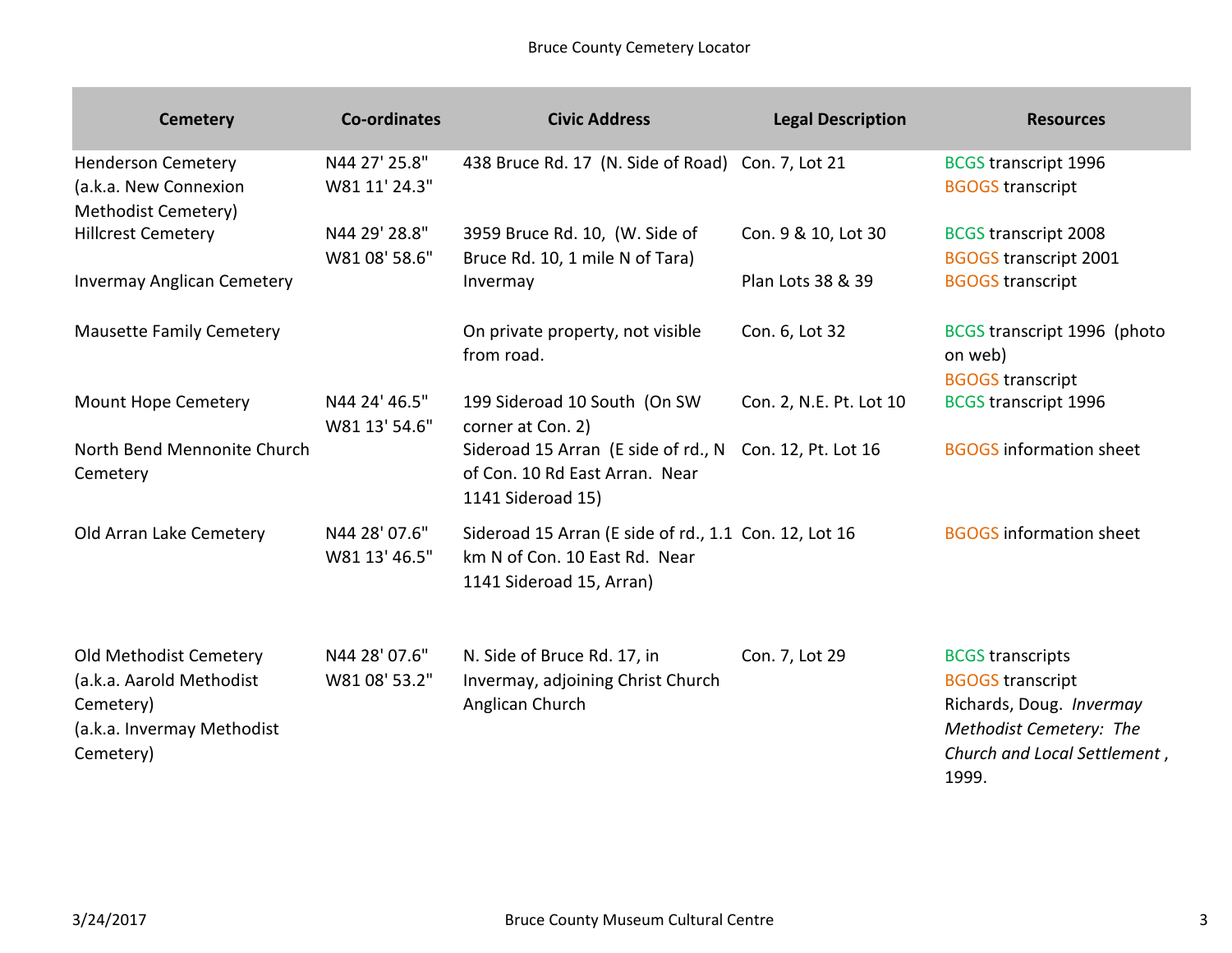| <b>Cemetery</b>                                                                                                      | Co-ordinates                   | <b>Civic Address</b>                                                                        | <b>Legal Description</b> | <b>Resources</b>                                            |
|----------------------------------------------------------------------------------------------------------------------|--------------------------------|---------------------------------------------------------------------------------------------|--------------------------|-------------------------------------------------------------|
| Arkwright Old Methodist<br>Cemetery<br>(a.k.a. Arkwright Wesleyan<br>Methodist Cemetery)<br>(a.k.a. Orange Cemetery) | N44 27' 20.5"<br>W81 13' 02.5" | (E. Side of Sideroad 15, across<br>from 643 Sideroad 15, North of<br>Bruce Rd. 17.)         | Con. 7, Lot 16           | <b>BCGS</b> cemetery information<br><b>BGOGS transcript</b> |
| <b>Brant Township</b>                                                                                                | (Municipality of Brockton)     |                                                                                             |                          |                                                             |
| Anglican Pioneer Cemetery<br>(a.k.a. Cunningham Farm<br>Cemetery)<br>(a.k.a. Early Settler's Cemetery)               | N44 08' 17.2"<br>W81 08' 37.9" | 32 Cunningham Rd. (E. Side or road Plan 162, Pt Park Lot 47<br>up steep hill)               |                          | <b>BCGS transcript 1996</b><br><b>BGOGS transcript</b>      |
| <b>Brockelbank Methodist</b><br>Cemetery (a.k.a. Brockelbank<br>Abandoned Cemetery)                                  | N44 10' 52.4"<br>W81 05' 18.1" | Con. Rd. 4 E. (On NW corner of<br>Sideroad 25N)                                             | Con. 5, SE Pt Lot 25     | <b>BCGS transcript 1996</b><br><b>BGOGS transcript 1996</b> |
| Calvary Roman Catholic<br>Cemetery<br>(a.k.a. Sacred Heart Roman<br>Catholic Cemetery)                               | N44 06' 49.1"<br>W81 08' 47.9" | 1446 Yonge St. S. (E. Side or rd., S Con. 3 SDR, Lot 26<br>of Cemetery Rd.)                 |                          | <b>BCGS transcript 2006</b><br><b>BGOGS transcript 1996</b> |
| <b>Curtis Cemetery</b>                                                                                               | N44 12' 19.6"<br>W81 02' 47.4" | 013966 Bruce Rd. 10 (W. Side of<br>rd. At Con. Rd. 6E., N of Dankert<br>Lake Rd.            | Con. 6, Lot 34           | <b>BGOGS transcript</b>                                     |
| Douglas Hill Cemetery                                                                                                | N44 12' 49.9"<br>W81 13' 40.7" | 2199 Bruce Rd. 3 (W. Side of rd., S Con. B, Lots 17 & 18<br>of Bruce Rd. 15/Conc. 10 Brant) |                          | <b>BGOGS transcript 1986</b>                                |
| Early German Baptist Cemetery N44 13' 16.5"                                                                          | W81 04 17'.5"                  | Concession Rd. 8 (N. Side of road, E Con. 9, Pt Lot 31<br>of Sideroad 30 N)                 |                          | <b>BCGS transcript 1996</b><br><b>BGOGS transcript 1973</b> |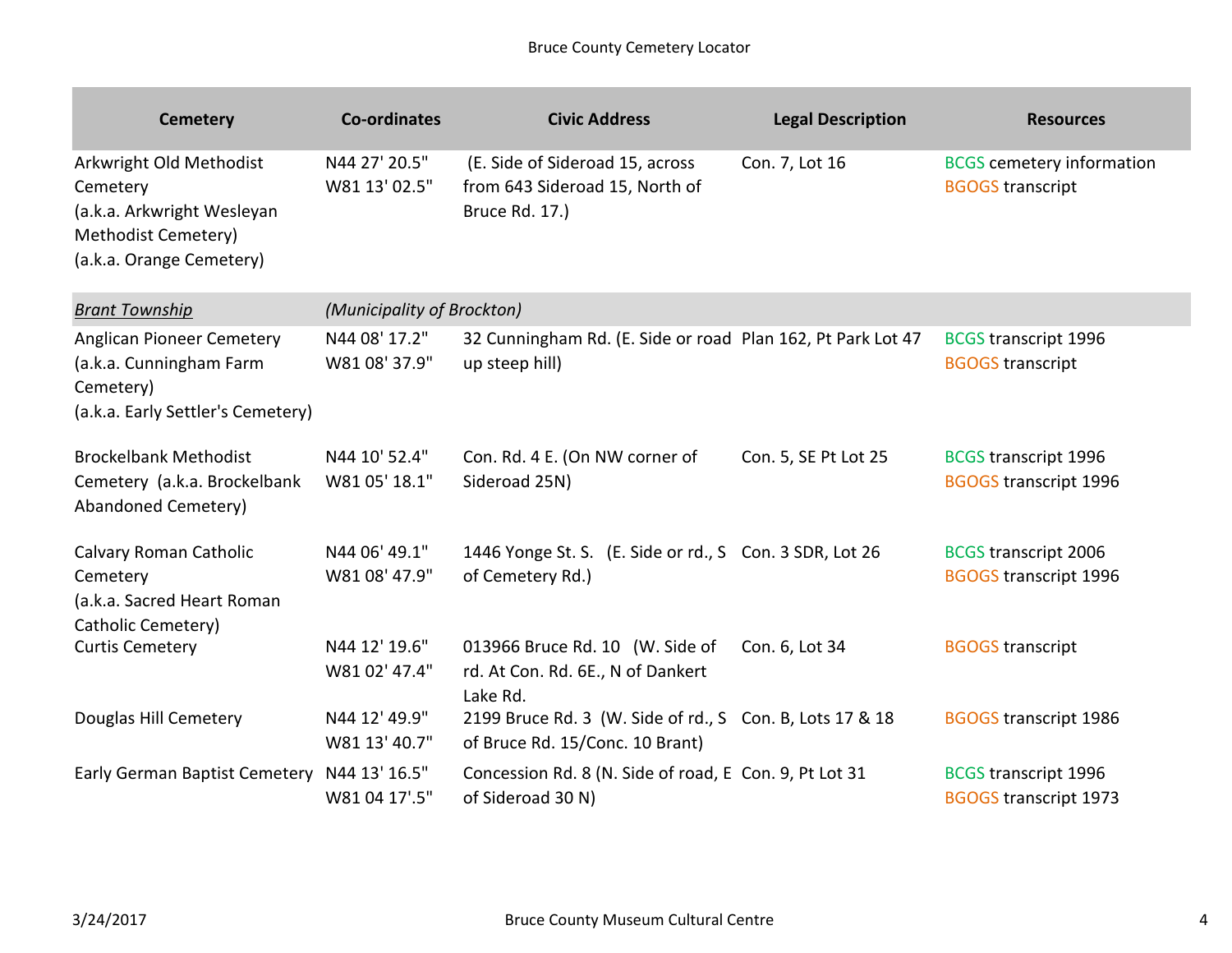| <b>Cemetery</b>                                                                                                   | <b>Co-ordinates</b>            | <b>Civic Address</b>                                                                                              | <b>Legal Description</b>                                                                                                           | <b>Resources</b>                                       |
|-------------------------------------------------------------------------------------------------------------------|--------------------------------|-------------------------------------------------------------------------------------------------------------------|------------------------------------------------------------------------------------------------------------------------------------|--------------------------------------------------------|
| Early Roman Catholic Cemetery N44 06' 52.0"                                                                       | W81 09' 19.7"                  | 97 Geeson Ave. (SE corner at Hwy Con. 3 SDR, Lot 22<br>9)                                                         |                                                                                                                                    | <b>BCGS</b> transcript<br><b>BGOGS transcript</b>      |
| First Presbyterian Cemetery<br>(a.k.a. East Ward Cemetery,<br>Pioneer Presbyterian Cemetery)                      |                                | Walkerton<br>1 S.D.R.                                                                                             | Orange St. (go to 15<br>Orange St. and walk back BGOGS transcript<br>up the slope to the trees<br>to find the low cairn) Lot<br>45 | <b>BCGS</b> transcript                                 |
| First St. Peter's Lutheran<br>Cemetery                                                                            | N44 10' 58.4"<br>W81 04' 23.6" | Concession Rd. 4 East (S. Side of<br>road, W of Sideroad 30 N. It<br>adjoins 259 Con. Rd. 4 E (former<br>church). | Con. 4, Pt Lot 28                                                                                                                  | <b>BGOGS transcript 1974</b>                           |
| Jackson Methodist Cemetery                                                                                        |                                |                                                                                                                   | Con. 14, Lot 25                                                                                                                    | <b>BGOGS</b> information sheet                         |
| <b>McLean's Cemeter</b>                                                                                           |                                | 294 Bruce Ave., Walkerton                                                                                         | Con. 1 SDR, Pt Lot 13                                                                                                              | <b>BGOGS transcript</b>                                |
| <b>McDuff's Corner Cemetery</b>                                                                                   | N44 06' 32.5"<br>W81 11 55'.2" | On SE corner of Hwy 9 and Bruce<br>Rd. 3. Access from Hwy 9                                                       | Con. 3 SDR, NW Pt Lot 6                                                                                                            | <b>BGOGS</b> transcript                                |
| North Brant Presbyterian<br>Cemetery<br>(a.k.a. Malcolm Cemetery)<br>(a.k.a. Chesley Old Order Amish<br>Cemetery) | N44 14' 05.5"<br>W81 06' 12.8" | On SW corner of Con. Rd. 10 and<br>Sideroad 25 N.                                                                 | Con. 10, N.E. Pt. Lot 25                                                                                                           | <b>BCGS transcript 1996</b><br><b>BGOGS transcript</b> |
| Old Bethel Methodist<br>(a.k.a. Prior Cemetery)                                                                   | N44 07' 47.5"<br>W81 11' 10.8" | Bruce Rd. 2 (On N. Side of the<br>road, W. Of Sideroad 5 S.)                                                      | Con. 1 NDR, Pt Lots 12 & BGOGS transcript<br>13                                                                                    |                                                        |
| Old German Methodist<br>Cemetery                                                                                  | N44 11' 24.1"<br>W81 05' 29.2" | Sideroad 25 N. (W. side of Rd.,<br>between Con. 4 Rd. E. And Con. 6<br>Rd. E.)                                    | Con. 5, N Pt Lot 25                                                                                                                | <b>BGOGS</b> information sheet                         |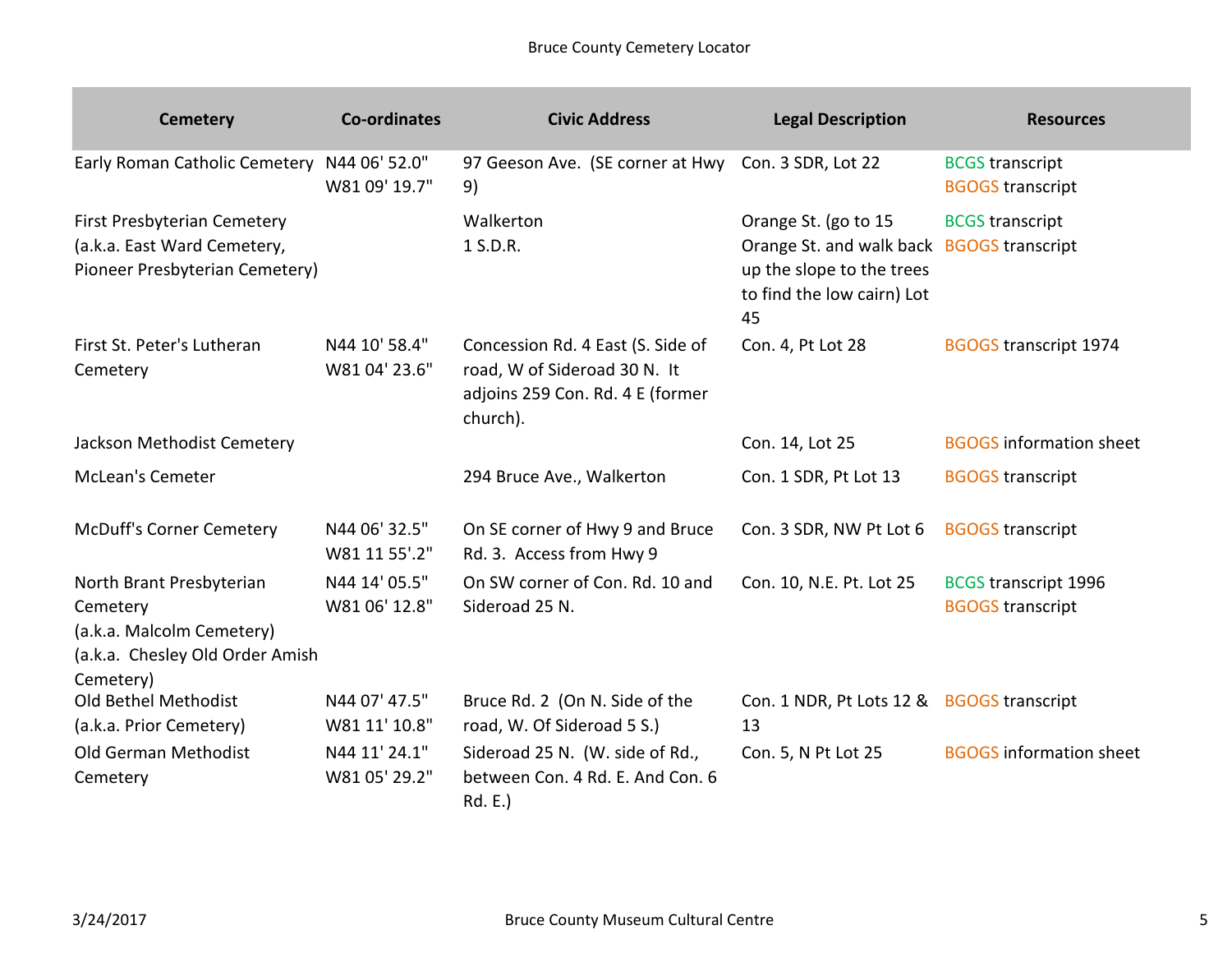| <b>Cemetery</b>                                                                                   | <b>Co-ordinates</b>            | <b>Civic Address</b>                                                                                                              | <b>Legal Description</b>                        | <b>Resources</b>                                            |
|---------------------------------------------------------------------------------------------------|--------------------------------|-----------------------------------------------------------------------------------------------------------------------------------|-------------------------------------------------|-------------------------------------------------------------|
| Pioneer Presbyterian<br>(a.k.a. Old Presbyterian<br>Cemetery)                                     | N44 7' 53.5"<br>W81 08' 26.9"  | 43 William Street, Walkerton<br>(access via narrow footpath at S.<br>End of Willow St., on W. Side<br>across from Shooting Range) | Con. 1 SDR, Pt Lot 30                           | <b>BCGS transcript 1996</b><br><b>BGOGS transcript 1971</b> |
| St. John's Lutheran Pioneer<br>Cemetery                                                           | N44 13' 42.3"<br>W81 03' 10.0" | 014264 Bruce Rd. 10 (W. Side of<br>Rd., S of Con Rd. 10)                                                                          | Con. 9, Pt Lot 34                               | <b>BGOGS transcript 1973</b>                                |
| St. Michael's Roman Catholic<br>Cemetery                                                          | N44 15' 58.9"<br>W81 08' 51.4" | 657 Concession Rd 14 East (S. side Con. 14, Lot 19<br>of rd., W of Sideroad 20 N)                                                 |                                                 | <b>BGOGS transcript 1973</b>                                |
| Second St. Peter's Lutheran<br>Cemetery                                                           | N44 11' 20.6"<br>W81 03' 49.3" | 260 Sideroad 30 N. (E. Side of road, Con. 5, Pt Lot 31<br>N of Con. Rd. 4 E, Adjacent to St.<br>Peter's Lutheran Church)          |                                                 | <b>BGOGS transcript 1974</b>                                |
| <b>Walkerton Cemetery</b><br>(Protestant)                                                         | N44 06' 57.7"<br>W81 03' 41.7" | 115 Cemetery Road, Walkerton (S. Con. 3 SDR, N pt Lot 27<br>side of Rd, E. of Hwy 9)                                              |                                                 | <b>BCGS transcript 2007</b><br><b>BGOGS transcript 2004</b> |
| <b>Walkerton Pioneer Cemetery</b>                                                                 | N44 06' 47.0"<br>W81 08' 35.8" | SE Corner of Walkerton Cemetery                                                                                                   | Con. 3 SDR, N pt Lot 27                         | <b>BGOGS</b> information sheet                              |
| <b>Bruce Township</b>                                                                             | (Municipality of Kincardine)   |                                                                                                                                   |                                                 |                                                             |
| Baie de Dore Cemetery<br>(a.k.a. Port Bruce Cemetery)                                             | N44 19' 38.1"<br>W81 31' 59.4" | On N side of Con. Rd. 6                                                                                                           | Con. 7, Pt. Lots D & E                          | <b>BGOGS transcript</b><br><b>BCGS transcript 1996</b>      |
| Ban-Giiwaadzid-Tichaagog-<br>Nnibaawad Cemetery                                                   |                                | <b>Inverhuron Provincial Park</b>                                                                                                 | Con. Lake Range, Pt Lot 7 BGOGS transcript 2001 |                                                             |
| <b>Evangelical United Bretheren</b><br>Cemetery (a.k.a. Evangelical<br>Cemetery, German Cemetery) | N44 16' 53.0"<br>W81 28' 25.1" | SW corner of Bruce Rd. 20 and<br>Sideroad 10                                                                                      | Con. 4, N. Pt. Lot 11                           | <b>BCGS transcript 1996</b><br><b>BGOGS transcript</b>      |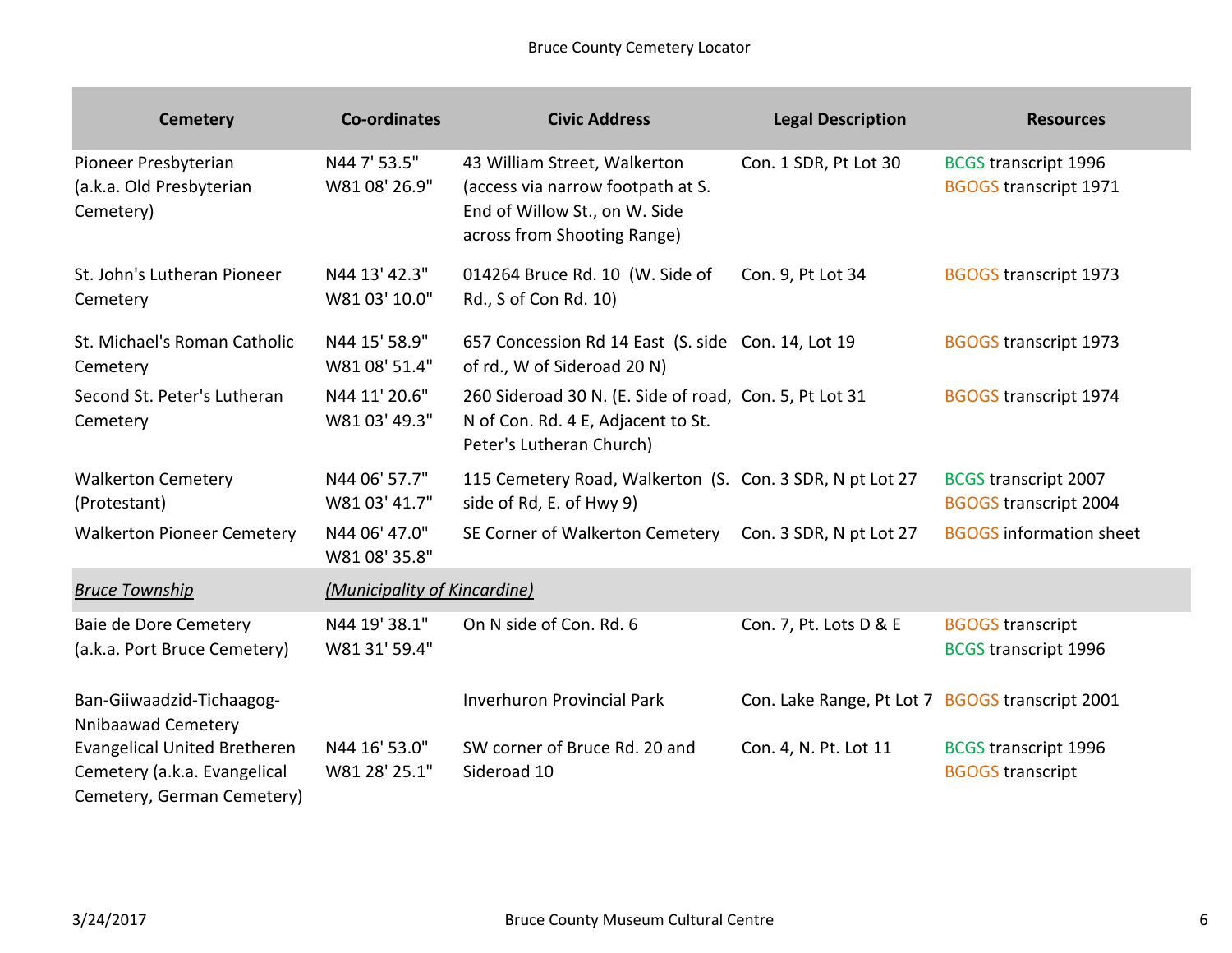| <b>Cemetery</b>                                                                                                | <b>Co-ordinates</b>            | <b>Civic Address</b>                                                                                                                             | <b>Legal Description</b>                                               | <b>Resources</b>                                                           |
|----------------------------------------------------------------------------------------------------------------|--------------------------------|--------------------------------------------------------------------------------------------------------------------------------------------------|------------------------------------------------------------------------|----------------------------------------------------------------------------|
| <b>Glammis Pioneer Cemetery</b>                                                                                | N44 13' 23.5"<br>W81 22' 48.2" | S side of Con. 2 Rd., on a knoll<br>about halfway between 15<br>Concession 2 Rd and 59 Concession<br>2 Rd.                                       | Con. 2, Lot 34                                                         | <b>BCGS transcript 1996</b><br><b>BGOGS transcript</b>                     |
| <b>Inverhuron Cemetery</b><br>(a.k.a. Inverhuron Pioneer)<br>(a.k.a. Inverhuron Park                           | N44 17' 53.3"<br>W81 35' 01.9" | Marked by a well-marked one-lane Con. Lake Range, Pt Lot 7 BCGS transcript 1996<br>and one-way gravel road within<br>Inverhuron Provincial Park. |                                                                        | <b>BGOGS</b> transcript                                                    |
| Lovat Cemetery                                                                                                 | N44 20' 52.7"<br>W81 22' 38.3" | Concession 8 Rd. (S side of rd, west Con. 8, Pt. Lot 35<br>of Bruce-Greenock townline)                                                           |                                                                        | BCGS transcript 2004, updated<br>to 2008<br><b>BGOGS transcript, Other</b> |
| <b>McLean Family Cemetery</b>                                                                                  | N44 13' 43.3"<br>W81 23' 46.5" | 192 Sideroad 30 (S of Con. 2)                                                                                                                    | Con. 2, Lot 31                                                         | <b>BGOGS transcript</b>                                                    |
| Queen Hill Cemetery                                                                                            | N44 20' 52.7"<br>W81 22' 38.3" | Bruce Rd. 11 (Bruce/Saugeen<br>Townline)                                                                                                         | Con. 14, Pt. Lot 18                                                    | <b>BCGS</b> transcript<br><b>BGOGS transcript 1972</b>                     |
| <b>Shiloh Community Cemetery</b><br>(a.k.a. Willow Creek Cemetery,<br>Wrightson Cemetery, English<br>Cemetery) | N44 15' 38.2"<br>W81 25' 13.7" | 228 Bruce Rd. 20 (N side of Rd.,<br>Beside Shiloh United Church)                                                                                 | Con. 5, Lot 23                                                         | <b>BGOGS transcript</b>                                                    |
| Smith Farm Cemetery                                                                                            | N44 20' 13.3"<br>W81 21' 00.8" | Bruce Rd. 11 (Bruce/Saugeen<br>Townline, S side of Rd., W of<br>Sideroad 28 & 29)                                                                | Con. 14, Lot 24                                                        | BGOGS information sheet /<br>transcript                                    |
| <b>Tiverton Cemetery</b>                                                                                       | N44 16' 16.2"<br>W81 32' 28.0" | 45 King St., Tiverton (W side of<br>Kint St., N of Cameron St.)                                                                                  | Plan 123, Pt. Lot 56; Plan BCGS transcript 2008<br>210 Pt Lots 57 & 59 | <b>BGOGS transcript 1987</b>                                               |
| <b>Turnbull Family Farm Cemetery</b>                                                                           |                                |                                                                                                                                                  | Con. 11, Lot 15                                                        | <b>BCGS transcript 1996</b><br><b>BGOGS transcript</b>                     |

*Carrick Township (Municipality of South Bruce)*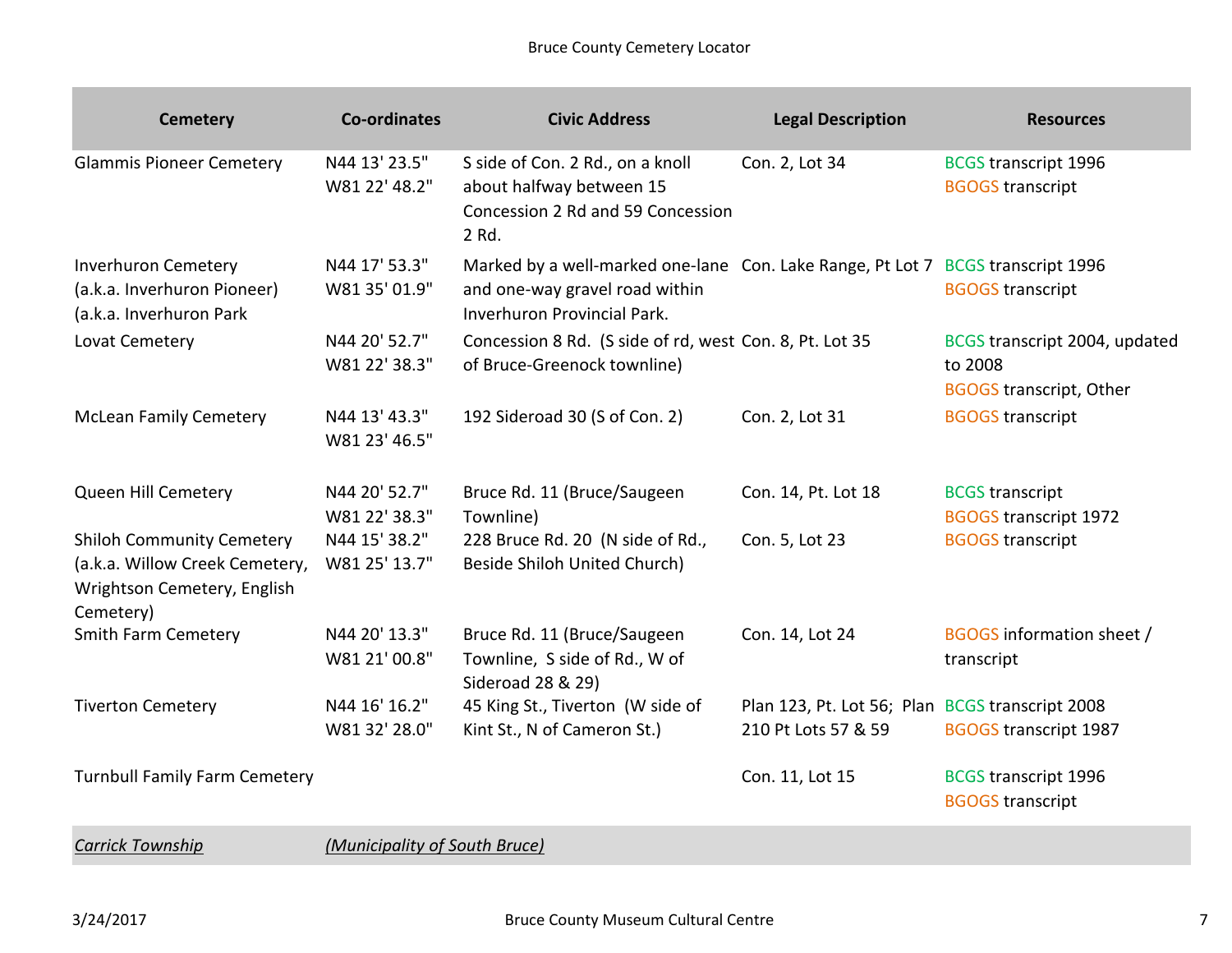| <b>Cemetery</b>                                                                                                  | Co-ordinates                   | <b>Civic Address</b>                                                                                                    | <b>Legal Description</b> | <b>Resources</b>                                                 |
|------------------------------------------------------------------------------------------------------------------|--------------------------------|-------------------------------------------------------------------------------------------------------------------------|--------------------------|------------------------------------------------------------------|
| Balaklava Presbyterian<br>Cemetery                                                                               | N44 01' 55.1"<br>W81 06' 06.8" | W. Side of Hwy 9, south of Mildmay Con. D, Pt Lot 30<br>United Church Cemetery. Access is<br>via private property.      |                          | <b>BGOGS transcript 2001</b>                                     |
| <b>Early Methodist Cemetery</b><br>(a.k.a. United Bretheren<br>Cemetery)                                         | N44 06' 25.6"<br>W81 04' 04.8" | Sideroad 25 N, east side of road<br>just N of Con. 14                                                                   | Con. 15, Lot 26          | <b>BGOGS transcript</b>                                          |
| <b>Friedens Lutheran Cemetery</b><br>(a.k.a. Reform Lutheran<br>Cemetery)                                        | N44 01' 16.4"<br>W81 00' 26.7" | On S. side of Con. Rd. 4, W. Of<br>Bruce Rd. 10                                                                         | Con. 4, Lot 33           | <b>BGOGS transcript 2001</b>                                     |
| Immaculate Conception Roman N44 04' 08.8"<br><b>Catholic Cemetery</b>                                            | W81 12' 46.9"                  | 212 Concession 12 (NE corner at<br>Bruce Rd. 12. It is easier to access<br>this cemetery from Willmar Dr. on<br>N. side | Con. A, Lot 32           | <b>BGOGS transcript 1994</b>                                     |
| <b>McIntosh United Cemetery</b>                                                                                  | N43 58' 12.1"<br>W81 06' 37.8" | 1 Bruce Rd. 29 (NW corner of<br>Bruce Rd. 28 and Huron-Bruce Rd.                                                        | Con. 1, S. Pt. Lot 10    | <b>BGOGS transcript</b>                                          |
| <b>Mildmay United Cemetery</b><br>(a.k.a. St. Paul's United Church<br>Cemetery) Includes Emmanual<br>Evangelical | N44 02' 08.1"<br>W81 06' 24.8" | 981 Highway 9 (W. Side of Rd, S. Of Con. D, Pt lots 28 & 29<br>Mildmay)                                                 |                          | <b>BGOGS transcript</b>                                          |
| <b>Neustadt Baptist Cemetery</b>                                                                                 | N44 04' 22.2"<br>W81 02' 36.7" | 260 Concession 10 East (N side of<br>Rd., W of Sideroad 30 N.)                                                          | Con. 11, S. Pt. Lot 28   | <b>BCGS</b> cemetery information<br><b>BGOGS transcript 1975</b> |
| <b>Sacred Heart Cemetery</b>                                                                                     | N44 01' 58.2"<br>W81 07' 27.5" | 8 Bismark St. S., Mildmay (W side<br>of road, adjoining St. Matthew's<br>Lutheran Cemetery)                             | Con. 7, N. Pt. Lot 11    | <b>BGOGS transcript 1975</b>                                     |
| Salem Evangelical United<br><b>Brethren Cemetery</b>                                                             | N44 04' 03.9"<br>W81 04' 42.3" | Concession 10 East (N. Side of rd., E Con. 11, SE Pt Lot 22<br>of Sideroad 20 N.)                                       |                          | <b>BGOGS transcript</b>                                          |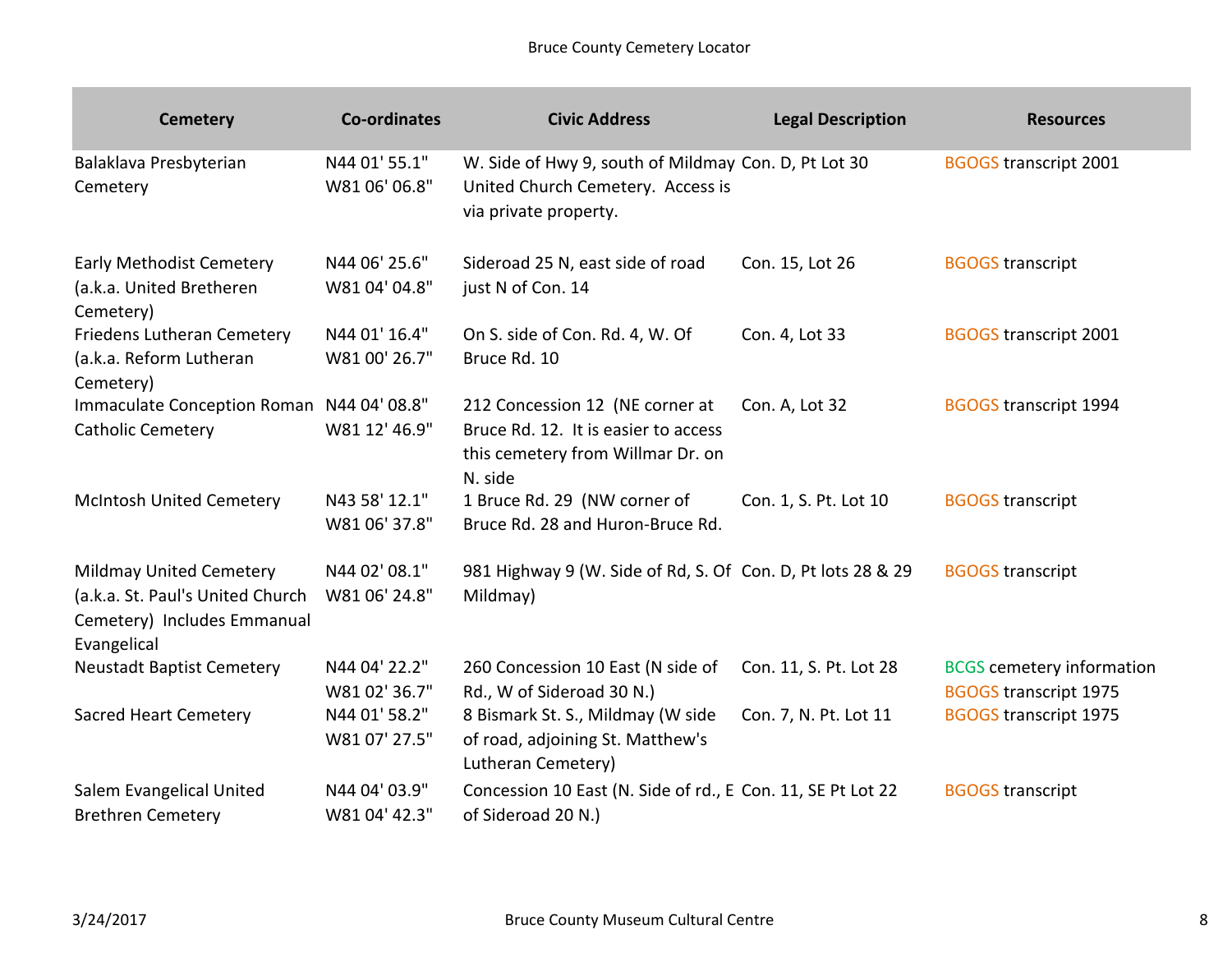| <b>Cemetery</b>                                      | <b>Co-ordinates</b>            | <b>Civic Address</b>                                                          | <b>Legal Description</b>                                   | <b>Resources</b>                                            |
|------------------------------------------------------|--------------------------------|-------------------------------------------------------------------------------|------------------------------------------------------------|-------------------------------------------------------------|
| St. Francis Xavier Roman<br><b>Catholic Cemetery</b> | N44 06' 35.1"<br>W81 02' 53.4" | Concession 14 Rd. (N. Side of Rd.,<br>west of Sideroad 30 N, in<br>Carlsruhe) | Con. 15, SW Pt Lot 30                                      | <b>BGOGS transcript 1994</b>                                |
| St. Ignatius Roman Catholic<br>Cemetery              |                                | Con. 8<br>Deemerton                                                           | NE Pt. Lot 20                                              | <b>BGOGS transcript 1994</b>                                |
| St. John's Evangelical Lutheran<br>(New) Cemetery    | N43 59' 32.8"<br>W81 04' 46.9" | Concession 2 Rd. (S side, E of<br>siderad 15)                                 | Con. 2, Lot 18                                             | <b>BGOGS transcript 1975</b>                                |
| St. John's Evangelical Lutheran<br>(Old) Cemetery    | N44 04' 02.0"<br>W81 05' 00.0" | 586 Concession 10 East (NW corner Con. 11, SE Pt. 20<br>of Sideroad 20 N.)    |                                                            | <b>BGOGS transcript</b>                                     |
| St. Matthew's Lutheran<br>Cemetery                   | N44 02' 01.6"<br>W81 07' 30.8" | 4 Bismark St. S., Mildmay (W. Side Con. 7, Pt. Lot 11<br>of road)             |                                                            | <b>BGOGS transcript 1975</b>                                |
| <b>Culross Township</b>                              | (Municipality of South Bruce)  |                                                                               |                                                            |                                                             |
| Sacred Heart Parish Cemetery                         |                                | Con. 5                                                                        | Lot 14, 15 (Corner of<br>Con. 10 and the 10th<br>Sideroad) | <b>BCGS transcript 2004</b><br><b>BGOGS transcript 1996</b> |
| Smith's Cemetery                                     |                                | Con. 11                                                                       | SE Pt. Lot 11                                              | <b>BCGS transcript 2006</b><br><b>BGOGS transcript 1997</b> |
| <b>Teeswater-Culross Cemetery</b>                    |                                | Con. 5                                                                        | Lot 19                                                     | <b>BCGS transcript 2006</b><br><b>BGOGS transcript 1977</b> |
| <b>Eastnor Township</b>                              |                                | (Municipality of Northern Bruce Peninsula)                                    |                                                            |                                                             |
| <b>Eastnor Cemetery</b>                              | N44 57' 27.7"<br>W81 15' 56.8" | 110 Cemetery Rod (South side of<br>rd., east of Hwy 6)                        | Con. 4, NW Pt. Lot 20                                      | <b>BCGS transcript 2001</b><br><b>BGOGS transcript 1997</b> |
| Stokes Bay Cemetery (partly in<br>Linday Township)   | N45 00' 13.9"<br>W81 22' 12.6" | 34 Woodstock Ave., Stokes Bay                                                 | Con. 3 WBR, Pt. Lot 39                                     | <b>BCGS transcript 2009</b><br><b>BGOGS transcript 1998</b> |
| <b>Elderslie Township</b>                            |                                | (Municipality of Arran-Elderslie)                                             |                                                            |                                                             |
| <b>Chesley Cemetery</b>                              | N44 18' 06.5"<br>W81 06' 00.0" | 61 3rd St. NW, Chesley (On W side<br>of Hawkins St.)                          | Plan 149, Part Lot P                                       | <b>BGOGS transcript 2005</b>                                |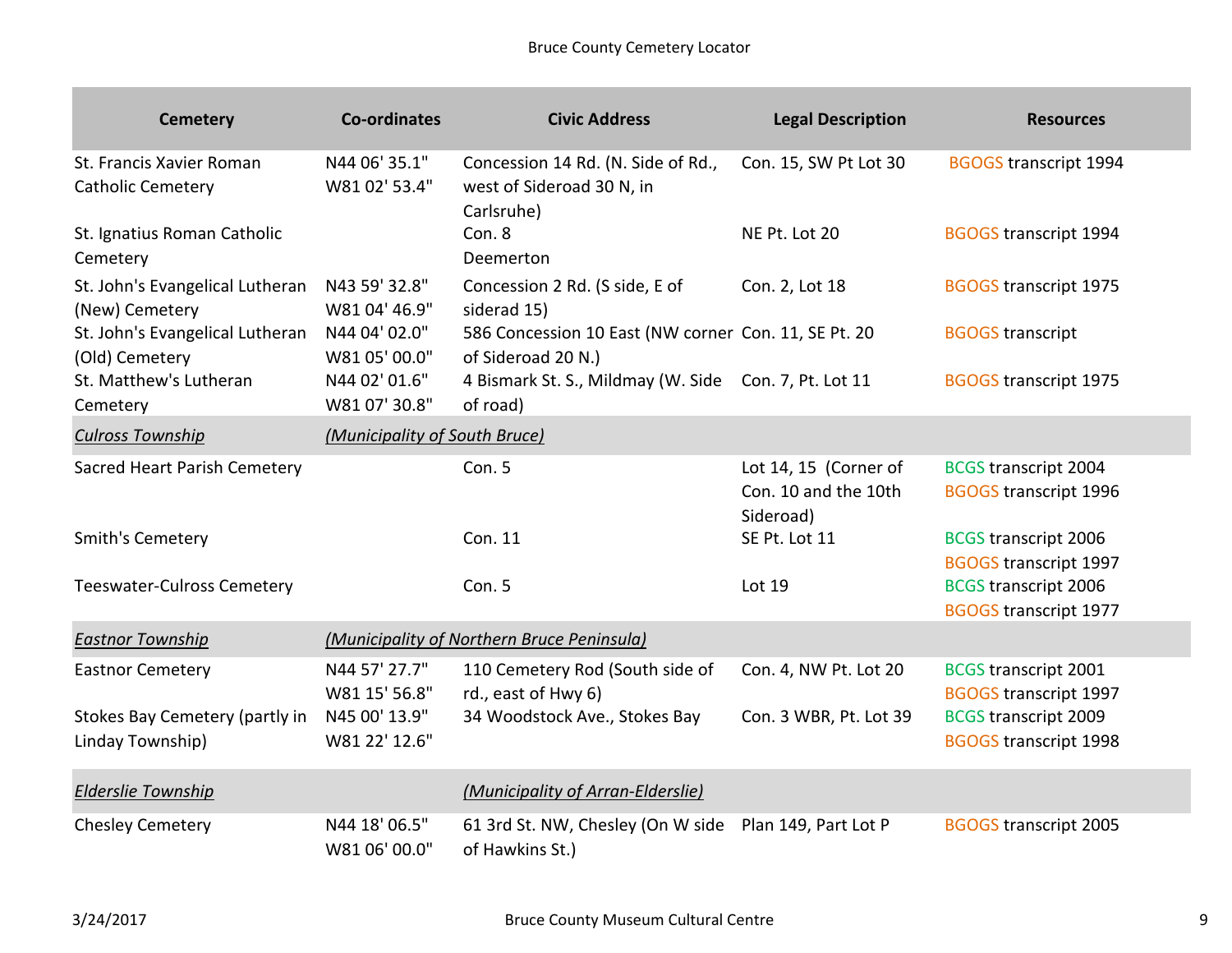| <b>Cemetery</b>                                                                        | <b>Co-ordinates</b>            | <b>Civic Address</b>                                                                       | <b>Legal Description</b> | <b>Resources</b>                                                                                                              |
|----------------------------------------------------------------------------------------|--------------------------------|--------------------------------------------------------------------------------------------|--------------------------|-------------------------------------------------------------------------------------------------------------------------------|
| <b>Ebenezer United Church</b><br>Cemetery                                              | N44 23' 02.4"<br>W81 16' 32.6" | B Line (On E side of rd., S of Arran- Con. 14, Pt. Lot 1<br>Elderslie Townline)            |                          | <b>BGOGS transcript 1994</b>                                                                                                  |
| Paisley Cemetery                                                                       | N44 18' 39.0"<br>W81 15' 24.5" | 1304 Bruce Rd. 11 (On NW conrner Con. B, E Pt Lot 14<br>at Con. Rd. 6, E of Paisley)       |                          | <b>BGOGS transcript 1994</b>                                                                                                  |
| Rusk's Cemetery                                                                        | N44 21' 15.0"<br>W81 14' 28.1" | Sideroad 5 (On E side of rd., S of<br>Con. Rd. 10)                                         | Con. 10, W Pt Lot 6      | <b>BGOGS transcript 2004</b><br>MacKay, Mary I. Record of<br>Burials in Rusk's Cemetery,<br>2004.                             |
| Salem Cemetery<br>(a.k.a. Salem Presbyterian<br>Cemetery)                              | N44 21' 45.5"<br>W81 11' 49.9" | 873 Conc. Rd. 10 (On S side of rd., Con. 10, Lots 14 and 15<br>E of Sideroad 15 S.)        |                          | <b>BGOGS transcript 1972</b><br>MacKay, Mary I. Families<br><b>Buried in Salem Cemetery:</b><br>Elderslie Township 1857-1979. |
| St. Andrew's Cemetery                                                                  | N44 18' 54.9"<br>W81 08' 14.2" | Bruce Rd. 11 (On S side of rd., W of Con. 4, Lot 23<br>Sideroad 25)                        |                          | <b>BGOGS transcript 1972</b>                                                                                                  |
| Vesta New Methodist Cemetery N44 16' 35.2"<br>(a.k.a. Vesta United Church<br>Cemetery) | W81 10' 03.0"                  | Con Rd. 15 (On W side of rd., N of Con. 1, E Pt Lot 15<br><b>Brant/Elderslie Townline)</b> |                          | <b>BCGS transcript 2006</b><br><b>BGOGS transcript 1972</b>                                                                   |
| Vesta Presbyterian Cemetery                                                            | N44 16' 25.8"<br>W81 10' 04.5" | Brant/Elderlie Townline (N side of Con. 1, Lot 15<br>$Rd.$ )                               |                          | <b>BGOGS</b> information sheet (no<br>monuments)                                                                              |
| <b>Greenock Township</b>                                                               |                                | (Municipality of Brockton)                                                                 |                          |                                                                                                                               |
| <b>Campbell Thompson Pioneer</b><br>Cemetery (a.k.a. Old<br>Presbyterian Cemetery)     |                                | Chepstow Rd. (E of Chepstow)                                                               | Con. 6, Pt Lot 3 or 4    | <b>BCGS</b> cemetery information<br><b>BGOGS transcript 1994</b>                                                              |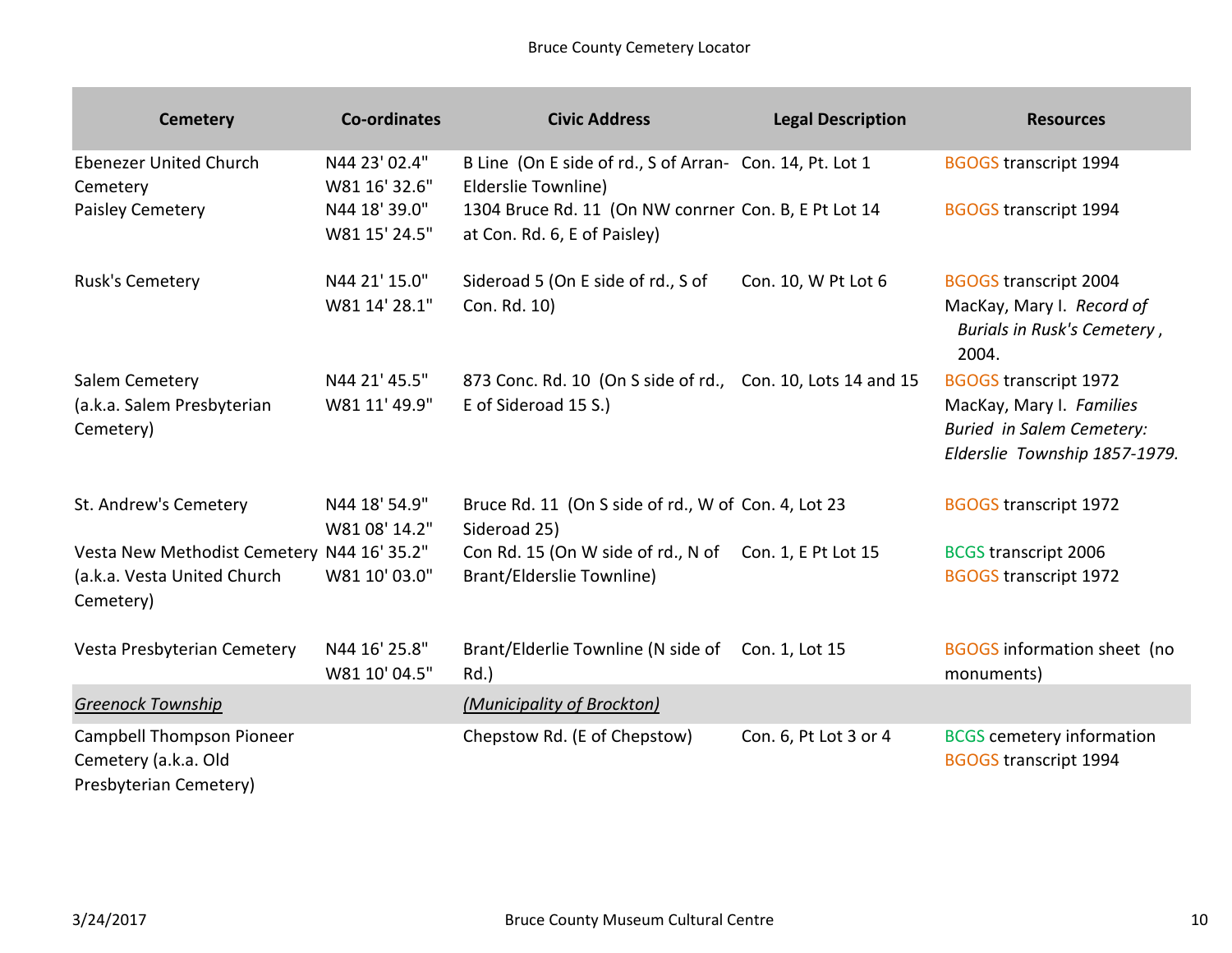| <b>Cemetery</b>                                                                                                     | <b>Co-ordinates</b>               | <b>Civic Address</b>                                                                                                 | <b>Legal Description</b>  | <b>Resources</b>                                            |
|---------------------------------------------------------------------------------------------------------------------|-----------------------------------|----------------------------------------------------------------------------------------------------------------------|---------------------------|-------------------------------------------------------------|
| Durham Road Baptist Church<br>Cemetery (a.k.a. Greenock<br>Baptist Cemetery, a.k.a.<br>Riversdale Baptist Cemetery) | N44 05' 42.5"<br>W81 17' 44.7"    | 3174 Highway 9 (N. Side of rd., E of Con. 1 NDR, Pt Lot 46<br>Bruce Rd. 20, W of Austin Sideroad<br>N.               |                           | <b>BCGS transcript 1996</b><br><b>BGOGS transcript 1977</b> |
| <b>Greenock United Church</b><br>Cemetery (a.k.a. Methodist<br>Cemetery                                             | N44 06' 03.0"<br>W81 15' 20.5"    | Highway 9 *N. Side or rd., E of<br>Sideroad 5)                                                                       | Con. 1 NDR, Pt. Lot 62    | <b>BCGS</b> transcript<br><b>BGOGS transcript</b>           |
| <b>Holy Trinity Anglican Cemetery</b>                                                                               | N44 11' 30.0"<br>W81 14' 52.6"    | 975 Greenock-Brant Townline (W. Con. A, Pt. Lot 22<br>side of rd, S of Conc. Rd. 10)                                 |                           | <b>BCGS</b> transcript<br><b>BGOGS transcript</b>           |
| Jackson Family Cemetery                                                                                             | N44 16' 28.1"<br>W81 17' 21.5"    | Bruce Rd. 1 (N. side of rd., on top<br>of steep hill, near 4220 Bruce Rd. 1)                                         | Con. 20, S. Pt. Lot 1     | <b>BCGS transcript 1996</b><br><b>BGOGS transcript</b>      |
| Mary Immaculate Cemetery<br>(New)                                                                                   | N44 09' 19.9"<br>W81 16' 10.8"    | 462 Chepstow Rd. (N. Side)                                                                                           | Con. 7, Pt Lot 4          | <b>BCGS transcript 1996</b><br><b>BGOGS transcript 1996</b> |
| Mary Immaculate Cemetery<br>(Old)                                                                                   | N44 09' 07.3"<br>W81 16' 47.4"    | 41 Con. 6 Rd. (In Chepstow, behind Con. 6, Pt. Lot 6<br>church. Access via Ann St. &                                 |                           | <b>BGOGS transcript</b>                                     |
| <b>Pinkerton Pioneer Cemetery</b><br>(a.k.a. Greenwood Cemetery)                                                    | N44 12' 52.2"<br>W81 15' 57.8"    | through School Parking Lot)<br>Banting Line (W. Side of rd., N of<br>Bruce Rd. 15)                                   | Con. 13, Pt. Lot 1        | <b>BCGS transcript 1996</b><br><b>BGOGS transcript 1966</b> |
| Purdy's Cemetery                                                                                                    | N44 13' 09.9"<br>W81 20' 21.6"    | 2281 Con. 14 Rd.                                                                                                     | Con. 14, Pt. Lots 14 & 15 | <b>BCGS transcript 2006</b><br><b>BGOGS transcript 1986</b> |
| St. Anne's Roman Catholic<br>Cemetery                                                                               | N44° 5' 18.38"<br>W81° 20' 23.48" | Highway 9 (S. Side of rd, behind St. Con. 1 SDR, Pt. Lots 27 &<br>Ann's Roman Catholic Church at<br>3557 Highway 9.) | 28                        | <b>BCGS transcript 2007</b><br><b>BGOGS transcript 1998</b> |
| <b>Starkvale Cemetery</b>                                                                                           | N44 17' 56.1"<br>W81 17' 02.0"    | 4532 Bruce Rd. 1 (E. Side of rd, just Con. A, Pt Lots 52 & 53<br>W. Of Paisley)                                      |                           | <b>BCGS transcript 2009</b><br><b>BGOGS transcript 1986</b> |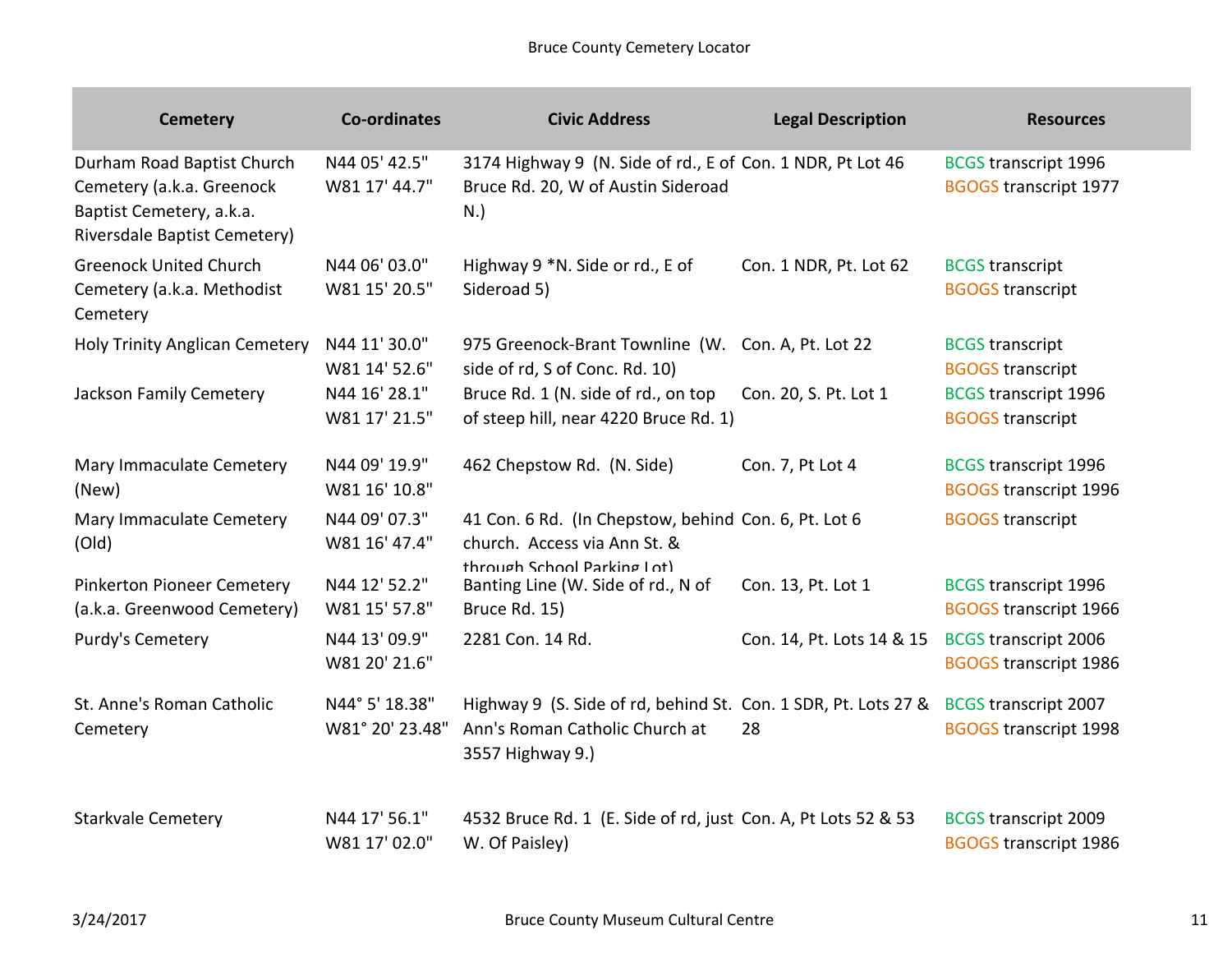| <b>Cemetery</b>                                                                              | <b>Co-ordinates</b>             | <b>Civic Address</b>                                                                                                                                                                                           | <b>Legal Description</b>                            | <b>Resources</b>                                        |
|----------------------------------------------------------------------------------------------|---------------------------------|----------------------------------------------------------------------------------------------------------------------------------------------------------------------------------------------------------------|-----------------------------------------------------|---------------------------------------------------------|
| <b>Huron Township</b>                                                                        | (Township of Huron-Kinloss)     |                                                                                                                                                                                                                |                                                     |                                                         |
| Bethel Methodist (a.k.a. Creech N44 06' 48.8"<br>family) [no stones]<br><b>Hope Cemetery</b> | W81 39' 43.1"<br>N43 58' 54.5"  | 904 Highway 21 (E. Side of rd., N.<br>Of Pine River)<br>36249 Amberley Rd (Bruce Rd 86)                                                                                                                        | Con. 8, Lot 35<br>Con. 14, Lot 5 East               | <b>BGOGS transcript</b><br><b>BGOGS transcript 1988</b> |
|                                                                                              | W81 34' 03.4"                   | (On S side of rd., 3 miles W of<br>Lucknow and W of Tower Line, E of<br>Lanesville Line)                                                                                                                       |                                                     |                                                         |
| Lewis Cemetery<br>(a.k.a. Huron Presbyterian<br>Cemetery)                                    | N44 03' 06.0<br>W81 34' 53.7"   | Con Rd 6 E (accessible by foot from Con. 6, Lot 13<br>Ripley through Lewis Cemetery<br>multi-use pathway, approx. 2 km.<br>See<br>http://www.huronkinloss.com/pub<br>lic docs/documents/Trails Ripley.p<br>df) |                                                     | <b>BGOGS transcript 1988</b>                            |
| Lurgan Black Angle Cemetery<br>(a.k.a. Lurgan Beach Anglican<br>Cemetery)                    | No longer exists                | Was next to St. Luke's Anglican<br>Church                                                                                                                                                                      | Con. A, Lot 20                                      | <b>BGOGS transcript</b>                                 |
| Lochalsh Cemetery (Ashfield<br>Township, Huron County)                                       | N44 00' 28.2"<br>W81 37' 53.3"  | 35293 Amberley Road (Bruce Rd<br>86) (S side of rd., W of Bruce Rd 7,<br>directly across from McKenzie<br>Cemetery)                                                                                            | Con. 14, Lot 6 W<br>(Ashfield Twp, Huron<br>County) | <b>BGOGS transcript</b>                                 |
| <b>McKenzie Cemetery</b>                                                                     | N44° 00' 28.2"<br>W81 37' 53.3" | Directly across from Lochalsh<br>Cemetery (Ashfield Township,                                                                                                                                                  | Con. 1, Lot 33, N. side of R BGOGS transcript       |                                                         |
| <b>Olivet United Cemetery</b>                                                                |                                 |                                                                                                                                                                                                                | Con. 3, Lot 16 - Con. 2<br>Rd., corner of Hwy. 7    | <b>BGOGS transcript</b>                                 |
| <b>Osborne Family Plot</b>                                                                   |                                 | One stone, fenced.                                                                                                                                                                                             | Con. 12, E. Pt. Lot 22                              | <b>BGOGS transcript</b>                                 |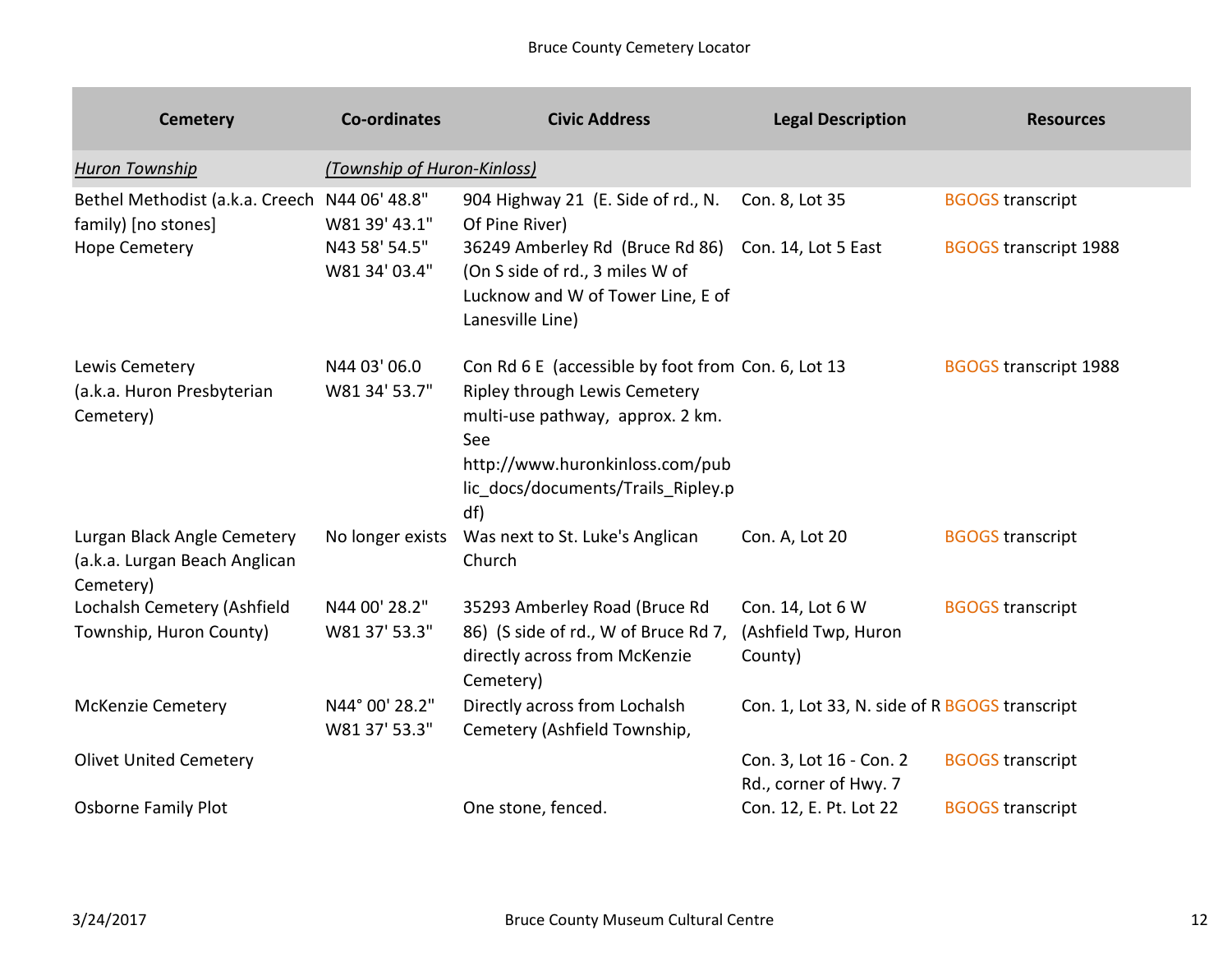| <b>Cemetery</b>                                                             | <b>Co-ordinates</b>            | <b>Civic Address</b>                                                                                                 | <b>Legal Description</b> | <b>Resources</b>                                            |
|-----------------------------------------------------------------------------|--------------------------------|----------------------------------------------------------------------------------------------------------------------|--------------------------|-------------------------------------------------------------|
| <b>Pine River United Cemetery</b>                                           | N44 05' 28.5<br>W81 44' 05.6"  | Alice Street ( (W side of rd.,<br>adjoining St. Luke's Anglican<br>Church)                                           | Con. A, Lot 20           | <b>BGOGS transcript</b>                                     |
| <b>Ripley Huron Cemetery</b>                                                | N44 04' 08.9"<br>W81 35' 12.6" | Park Street (W end of Park<br>St., W of County Rd. 7)                                                                | Con. 7, Lot 17           | <b>BGOGS transcript 1984</b>                                |
| St. Luke's Anglican Cemetery,<br>Lurgan                                     | N44 05' 28.4"<br>W81 44' 05.6" | 403 Alice Street (W side of rd.,<br>adjoining St. Luke's Anglican<br>Church - adjoining Pine River<br>United Church) | Con. A, Lot 20           | <b>BGOGS transcript</b>                                     |
| Verdun Methodist Cemetery                                                   | N44 02' 26.1"<br>W81 36' 26.7" | Concession Rd. 4 (S side of rd., W<br>of Countky Rd. 7, near 2111<br>Concession Rd. 4)                               | Con. 3, Lot 16           | <b>BGOGS transcript</b>                                     |
|                                                                             |                                |                                                                                                                      |                          |                                                             |
| <b>Kincardine Township</b>                                                  | (Municipality of Kincardine)   |                                                                                                                      |                          |                                                             |
| Anglican Church of the Messiah N44 10'26.6"<br><b>Memorial Garden</b>       | W81 37' 56.6"                  | 421 Russell Street, Kincardine (N.<br>Side of road, behind Church, access<br>on sidewalk on W. side of Church)       | Kincardine               | <b>BGOGS</b> information sheet                              |
| Armow Cemetery                                                              | N44 11'26.9"<br>W81 30' 36.2"  | 777 Concession 7 Rd.                                                                                                 | Con. 6, Lot 16           | <b>BCGS transcript 1996</b><br><b>BGOGS transcript 1971</b> |
| <b>Bervie Anglican Cemetery</b><br>(a.k.a. St. John's Anglcian<br>Cemetery) | N44 07'42.3"<br>W81 29' 45.2"  | 4896 Highway 9 (N. side of road)                                                                                     | Con. 1 N.D.R., Pt Lot 54 | <b>BCGS transcript 1996</b><br><b>BGOGS transcript 1970</b> |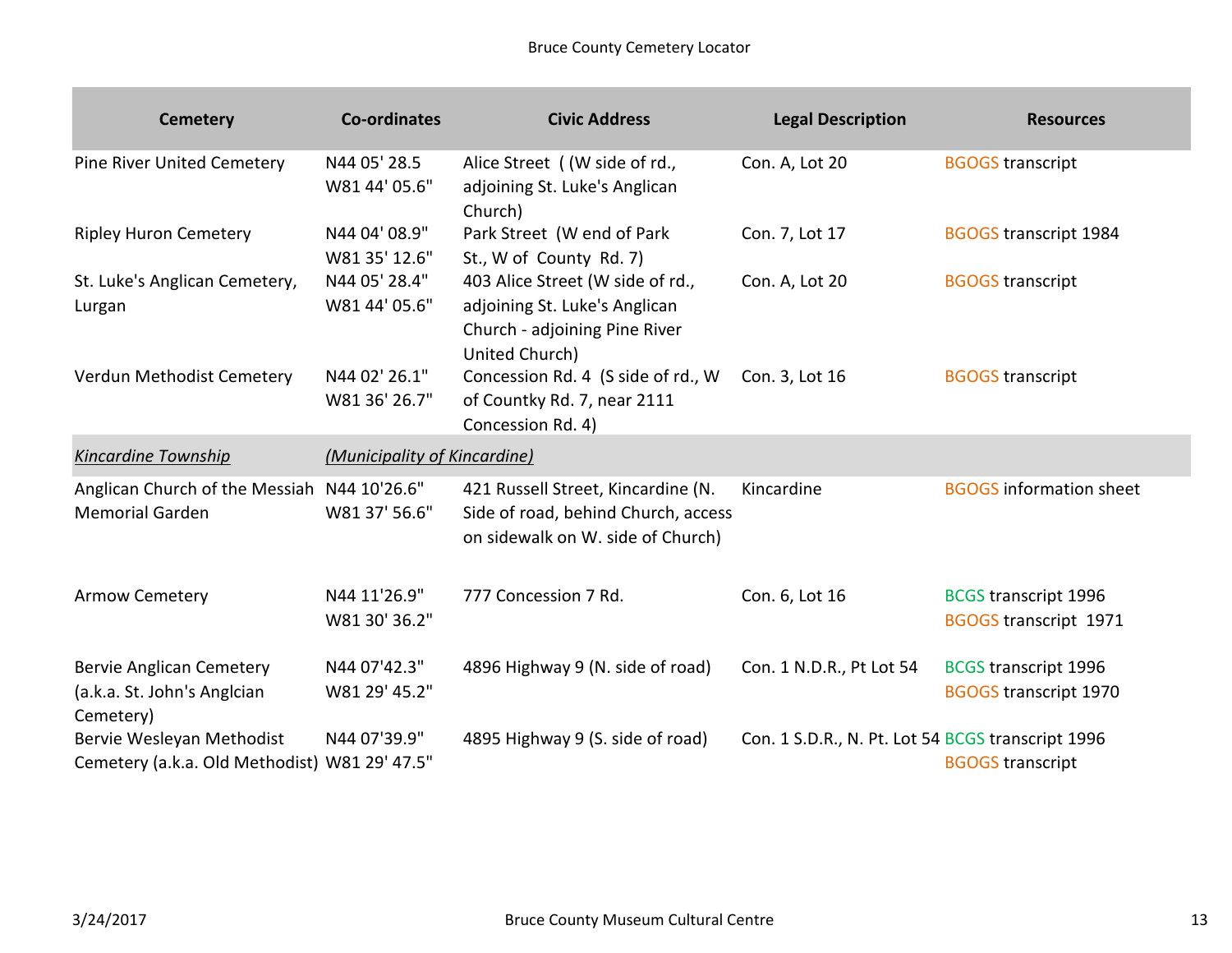| <b>Cemetery</b>                                                     | <b>Co-ordinates</b>            | <b>Civic Address</b>                                                                                               | <b>Legal Description</b>          | <b>Resources</b>                                            |
|---------------------------------------------------------------------|--------------------------------|--------------------------------------------------------------------------------------------------------------------|-----------------------------------|-------------------------------------------------------------|
| Bervie United Presbyterian<br>Cemetery<br>(a.k.a. Old Presbyterian) | N44 07'23.2"<br>W81 28' 57.3"  | 4776 Highway 9 (N. side of rd., W<br>of Sideroad 30 South)                                                         | Con. 1 NDR, S Pt Lot 60           | <b>BCGS transcript 1996</b><br><b>BGOGS transcript 1971</b> |
| Kincardine Cemetery                                                 | N44 09'41.3"<br>W81 38' 49.7"  | 294 Bruce Ave., Kincardine                                                                                         | Con. A, Pt Lot B & C,<br>Bruce S. | <b>BCGS transcript 1993</b><br><b>BGOGS transcript 1993</b> |
| Reid Family Plot                                                    | N44 05'28.4"<br>W81 44' 05.6"  | Corner of Hwy 21 and 9 (1<br>interment)                                                                            | Con. 1 NDR, Lot 1                 | <b>BGOGS</b> information sheet                              |
| KinlossTownship                                                     | (Township of Huron-Kinloss)    |                                                                                                                    |                                   |                                                             |
| Kinlough Methodist Cemetery                                         | N44 03'29.1"<br>W81 26' 34.3"  | Beside & behind 1221 Bruce Rd. 1<br>(W side of rd., S of Hayes Lake Ave.)                                          | Con. 11, N. Pt. Lot 10            | <b>BGOGS transcript</b>                                     |
| Kinloss Mennonite Cemetery                                          | N44 04'20.0"<br>W81 28' 33.0"  | 701 & 705 Hayes Lake Ave. (S side<br>of rd., E of Huron-Kinloss townline)                                          | Con. 11, Lot 3                    | <b>BGOGS</b> information sheet                              |
| <b>Martinfield Mennonite</b><br>Cemetery                            | N44 01'08.1"<br>W81 26' 58.9"  | 2173 Bruce Rd. 6 (S side of rd., E of Con. 7, Lot 14<br>Holyrood)                                                  |                                   | <b>BGOGS</b> information sheet                              |
| Langside Cemetery<br>(a.k.a. Tiffin's Cemetery)                     | N43 24' 37.2"<br>W81 24' 26.2" | Grey Ox Ave. (On N side of rd., E of Con. 4, Pt lots 29 & 30<br>Langside St., Whitechurch)                         |                                   | <b>BGOGS transcript</b>                                     |
| South Kinloss Cemetery                                              | N43 58' 35.4"<br>W81 29' 58.8" | 6118 South Kinloss Ave.?, Lucknow Con. 2, Pt. Lots 11 & 12<br>(N side of rd at intersection of<br>Havelock St. N.) |                                   | <b>BGOGS transcript 1993</b>                                |
| St. Patrick's Roman Catholic<br>Cemetery                            | N44 01' 29.2"<br>W81 27' 50.9" | Bruce Rd. 6, Holyrood                                                                                              | Con. 7, N. Pt. Lot 11             | <b>BGOGS transcript 1970</b>                                |
| Whitechurch Pioneer Cemetery                                        | N43 56' 01.0"<br>W81 23' 41.1" | South Kinloss Ave., Whitechurch<br>(On S side of rd., W of Whitechurch<br>$St.$ )                                  | Con. 1, N. Pt. Lot 11             | <b>BGOGS</b> information sheet                              |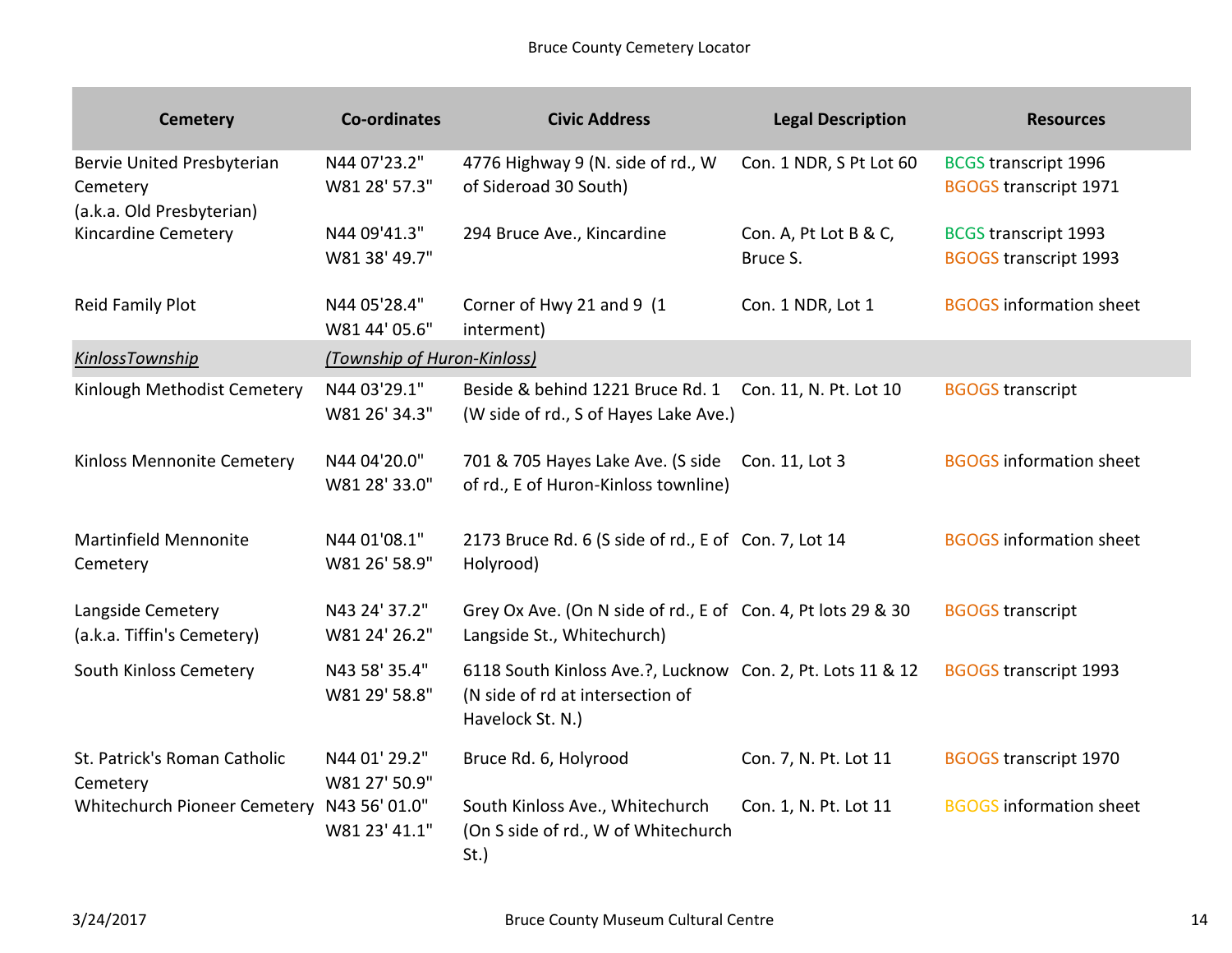| <b>Cemetery</b>                           | <b>Co-ordinates</b>             | <b>Civic Address</b>                                                                                                                        | <b>Legal Description</b>                   | <b>Resources</b>                                                                                         |
|-------------------------------------------|---------------------------------|---------------------------------------------------------------------------------------------------------------------------------------------|--------------------------------------------|----------------------------------------------------------------------------------------------------------|
| <b>Lindsay Township</b>                   |                                 | (Municipality of Northern Bruce Peninsula)                                                                                                  |                                            |                                                                                                          |
| Dunham Infant Burial Sige                 | N45 10' 44.2"<br>W81 21' 40.9"  | Bartley Drive, Dyer's Bay (E side of<br>rd., about 0.5 km S of Lindsay Rd.<br>40 near 135 Bartley Drive)                                    | Con. 9 EBR, NW Pt. Lot 39 BGOGS transcript |                                                                                                          |
| <b>Graham Family Burial Site</b>          | N45 11' 10.7"<br>W81 21' 59.4"  | Bartley Dr. (about 0.5 km N of<br>Lindsay Rd. 40. Follow ATV trail<br>going into bush)                                                      | Con. 9 EBR, Lot 42                         | <b>BGOGS transcript</b>                                                                                  |
| <b>Saugeen First Nation</b>               |                                 |                                                                                                                                             |                                            |                                                                                                          |
| French Bay Cemetery                       | N44 34' 33.0<br>W81 17' 00.2    | 841 French Bay Rd. (W. Side of Rd., Saugeen First Nation<br>N. Of Pashwood Dr.)                                                             |                                            | No transcription of markers in<br>this cemetery has been<br>prepared by Genealogical<br><b>Societies</b> |
| Saugeen Cemetery                          | N44 30' 43.6<br>W81 19' 45.9    | 6488 Highway 21 (S. Side of rd,<br>across from Saugeen First Nation<br>No. 29 Administration building.<br>Entrance is opposite Cameron Dr.) | Saugeen First Nation                       | No transcription of markers in<br>this cemetery has been<br>prepared by Genealogical<br>Societies        |
| Saugeen First Nation Catholic<br>Cemetery | N44 32' 04.7"<br>W81 17' 39.4"  | Keewaydin Rd.<br>(S. Side of Rd., W. Of Scotch<br>Settlement Rd.)                                                                           | Saugeen First Nation                       | No transcription of markers in<br>this cemetery has been<br>prepared by Genealogical<br>Societies        |
| Saugeen Township                          | (Municpality of Saugeen Shores) |                                                                                                                                             |                                            |                                                                                                          |
| <b>Brown Family Plot</b>                  |                                 |                                                                                                                                             | River Range A, Lots 1 & 2                  | <b>BCGS transcript 1996</b><br><b>BGOGS transcript</b>                                                   |
| <b>Burgoyne Cemetery</b>                  | N44 26' 32.7"<br>W81 19' 09.1"  | Bruce Rd. 3 (on the W. side of<br>County Rd. 3, approx. 1 km N. of<br>Burgoyne)                                                             | Con. A. SE Pt. Lot 35                      | <b>BCGS transcript 1996</b><br><b>BGOGS transcript 1973</b>                                              |